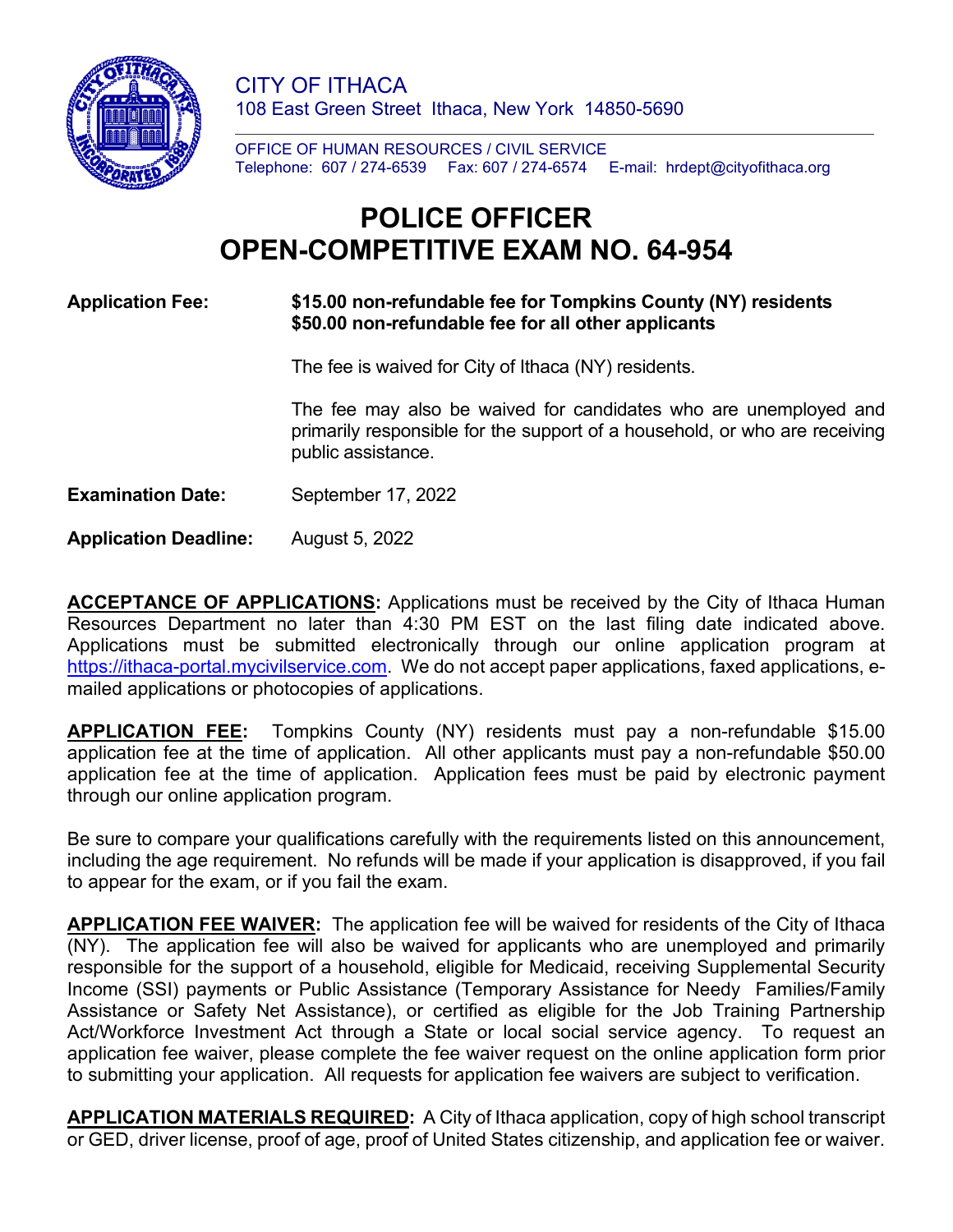#### **Police Officer Exam No. 64-954 Page 2**

**VACANCIES:** Currently, there are seven (7) vacancies in the City of Ithaca Police Department. The eligible list established as a result of this examination may be used to fill this vacancy and any future vacancies that may occur during the life of the eligible list.

**RESIDENCY:** Candidates must be legal residents of either Tompkins County or one of its six (6) contiguous counties (Cayuga, Chemung, Cortland, Schuyler, Seneca or Tioga) at least one month prior to the date of the examination. Preference in certification may be given to candidates who are residents of the municipality in which appointment is to be made, provided that the candidate is a resident of such municipality at the time of examination and remains a resident of such municipality continuously thereafter, up to and including the dates of certification and appointment.

# **SALARY:** \$55,652

**DISTINGUISHING FEATURES OF THE CLASS:** The incumbent has personal responsibility in an assigned district during a specific period for the enforcement of all laws and ordinances and the protection of lives and property. The work consists primarily of routine patrol tasks. Assists in the investigation of criminal offenses and the apprehension of criminals. There is considerable independent responsibility for the exercise of sound judgment in emergency situations. However, ordinary procedures and special assignments are usually carried out under immediate supervision. Does related work as required.

**MINIMUM QUALIFICATIONS:** Graduation from high school or possession of a high school equivalency diploma.

If you expect to complete the educational requirement within six (6) months of the date of examination, you can be admitted to this examination. If successful on the examination, you will not be certified for appointment until you have submitted proof of completion of the requirements to the Civil Service Commission. Proof must be submitted within eight months of the date of examination. Failure to do so will result in removal of your name from the eligible list.

**SPECIAL REQUIREMENT:** Possession of a valid New York State Class D driver license or a valid driver license equivalent to a New York State Class D driver license at the time of appointment and maintenance of said license for the duration of employment.

# **ADDITIONAL REQUIREMENTS:**

1. Candidates must meet all requirements for the appointment of Police Officers which are prescribed in Section 58 of the NYS Civil Service Law, including the following:

**AGE:** Candidates must not yet have reached age thirty-five (35) as of the date of the written examination. There is no minimum age requirement for participation in the exam, but eligibility for appointment as a Police Officer does not begin until a candidate reaches age twenty (20). Candidates who reach their thirty-fifth (35<sup>th</sup>) birthday on or before the date of the written **examination are not qualified.\*** Time spent on military duty or terminal leave, not exceeding a total of seven (7) years, may be subtracted from the age of any applicant who has passed his or her thirty-fifth birthday, as provided for in Section 243.10(a) of New York State Military Law.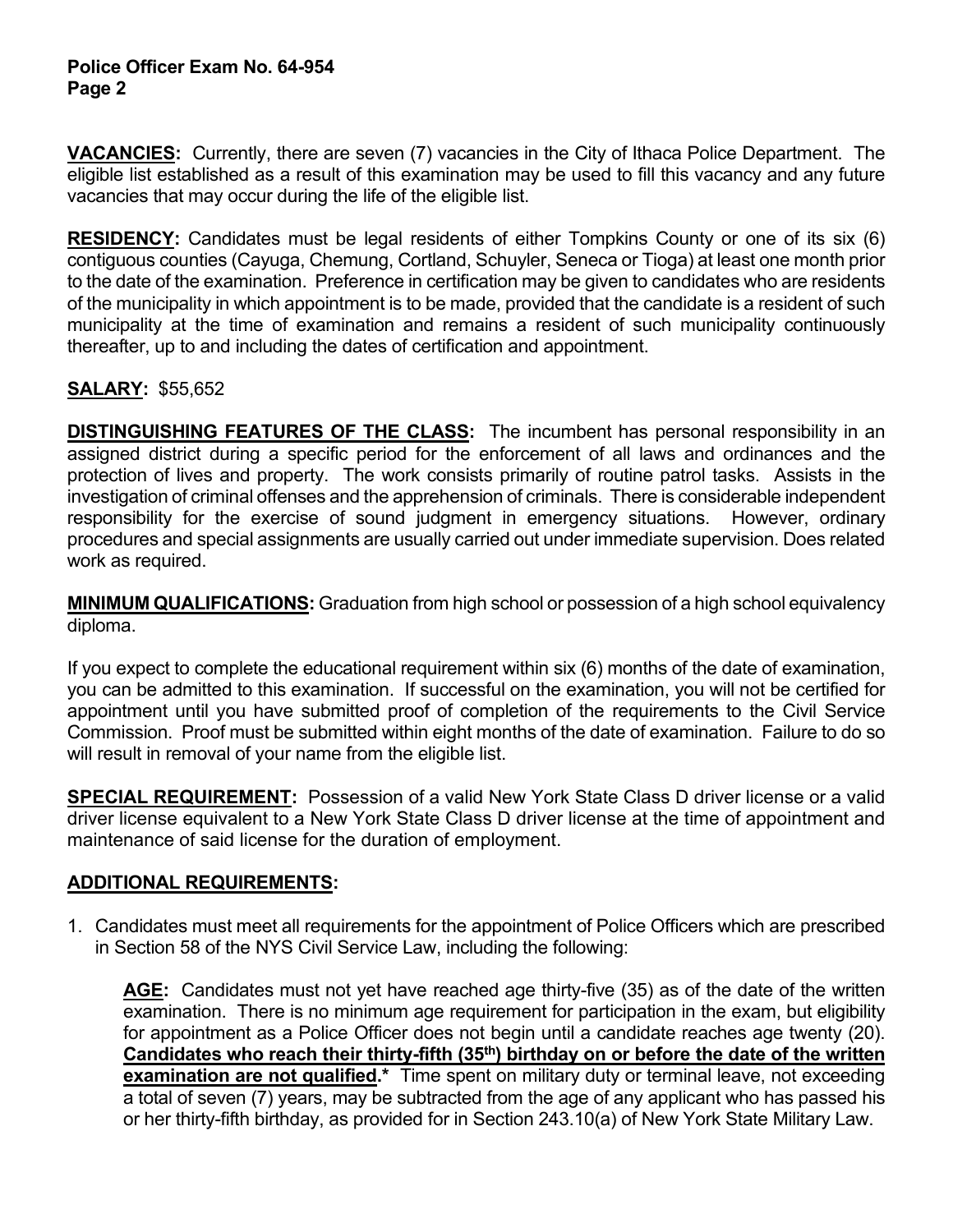∗ Please note that the age requirements pertain to the candidate's age on the date on which the candidate takes the written examination. Candidates who may be impacted by the maximum age requirement and who are requesting an alternate test date (for active military duty, Sabbath observance or for an alternate test date situation which meets the conditions of this agency's alternate test date policy) are advised to contact the City of Ithaca Human Resources/Civil Service Department at [hrdept@cityofithaca.org](mailto:hrdept@cityofithaca.org) or (607) 274-6539 to discuss their request.

**MEDICAL REQUIREMENTS:** Candidates must meet the medical standards prescribed by the New York State Municipal Police Training Council. Employment offers will be conditional upon the successful completion of the medical examination.

A description of the medical standards may be obtained by contacting the City of Ithaca Human Resources/Civil Service Department at [hrdept@cityofithaca.org](mailto:hrdept@cityofithaca.org) or (607) 274-6539.

**PHYSICAL FITNESS TEST:** All prospective police officers are required to pass the physical fitness test prescribed by the New York State Municipal Police Training Council. Candidates who fail the initial physical fitness test may be offered one opportunity for a retest, which will be scheduled at the discretion of the City of Ithaca. Candidates who fail both the initial physical fitness test and the retest will be removed from the eligible list. Candidates who fail to participate in the physical fitness test will be removed from the eligible list as well.

Before a candidate participates in the physical fitness test, the candidate may be required to provide a physician's certification authorizing the candidate to participate in the physical fitness test. A full description of the physical fitness test may be obtained by contacting the City of Ithaca Human Resources/Civil Service Department at **hrdept@cityofithaca.org** or (607) 274-6539.

**INVESTIGATIVE SCREENING:** As stated in Section 58 of the Civil Service Law, there will be a background investigation conducted in accordance with the standards of the Municipal Police Training Council (MPTC). Derogatory information will be evaluated and may result in disqualification. All convictions must be reported. Conviction of a felony or misdemeanor, or any falsified or omitted information, may bar appointment or result in removal after appointment, depending upon the relationship of the violation or omission to the duties of the position.

**PSYCHOLOGICAL EVALUATION:** As stated in Section 58 of the Civil Service Law, you will be required to participate in a psychological evaluation to determine your fitness to perform the essential duties of the position prior to appointment. Failure to meet the standards may result in your offer of employment being rescinded or in your disqualification. An eligible will be called for a psychological assessment as needed to fill existing and anticipated vacancies.

2. Candidates must meet all requirements for the appointment of Public Officers which are prescribed in Sections 3 and Section 30 of the NYS Public Officer Law, including the following:

**CRIMINAL RECORD:** Conviction of a felony will bar candidates from appointment, and conviction of a misdemeanor may bar candidates from appointment.

**CITIZENSHIP:** Candidates must be a United States citizen at the time of appointment.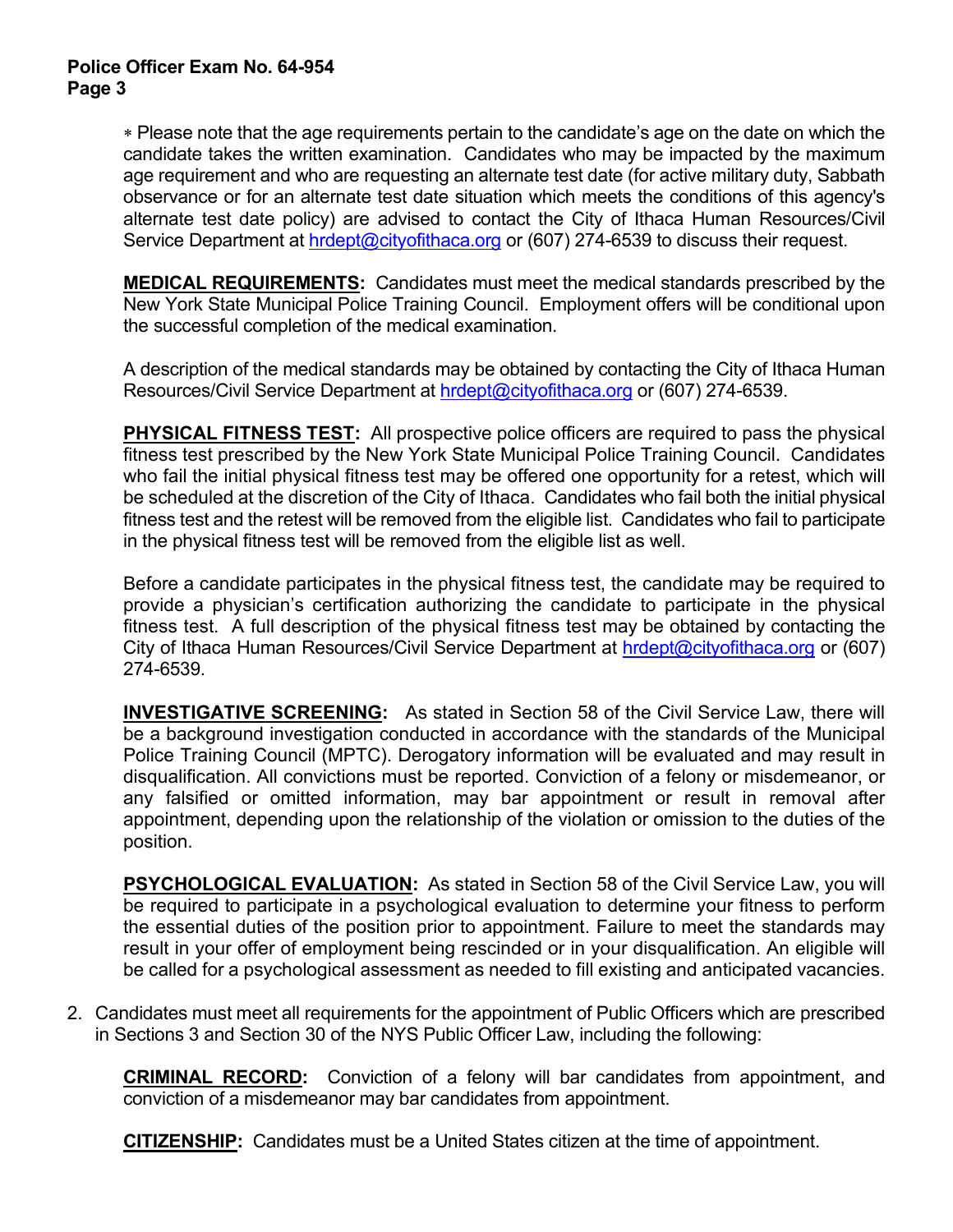**BACKGROUND INVESTIGATION:** Applicants may be required to undergo a State and national criminal history background investigation, which will include a fingerprint check, to determine suitability for appointment. Failure to meet the standards for the background investigation may result in disqualification.

**SCOPE OF THE EXAMINATION:** A test designed to evaluate knowledge, skills and /or abilities in the following areas.

#### **1. Situational Judgment**

These questions test for the ability to identify appropriate and effective responses to work-related challenges. You will be presented with scenarios that reflect the types of challenges one could encounter in a work environment. Each scenario will be followed by several responses to the scenario. You must rate the effectiveness of each response.

## **2. Language Fluency**

These questions test for the ability to read, understand, and present a clear and accurate summary of information. For some questions, you will be given a brief reading passage followed by four statements, each summarizing the information. You must then choose the best version. For other questions, you will be given several sentences, one of which contains a spelling, grammatical, or punctuation error. You must then select the line that contains the error.

# **3. Information Ordering and Language Sequencing**

These questions test for the ability to properly identify the sequence or order of events, or to organize information to fit a timeline. You will be given a brief reading passage followed by one or more questions. You must identify the proper sequence of events in order to answer one or more questions.

#### **4. Problem Sensitivity and Reasoning**

These questions test for the ability to apply information and to identify a problem or potential problem. For some questions, you will be given information in the form of policies, rules, regulations, or laws, which will be followed by a situation. You must then identify the problem and apply the information to select the best course of action to take. For other questions, you will be given a scenario and mock witness statements. You must use this information to answer one or more questions about the scenario.

#### **5. Selective Attention**

These questions test for the ability to focus on completing a task and to pay attention to important details while performing repetitive and monotonous tasks. You will be presented with a series of letters, symbols, and/or numbers. You must select the choice that contains the series of letters, symbols, and/or number that matches exactly.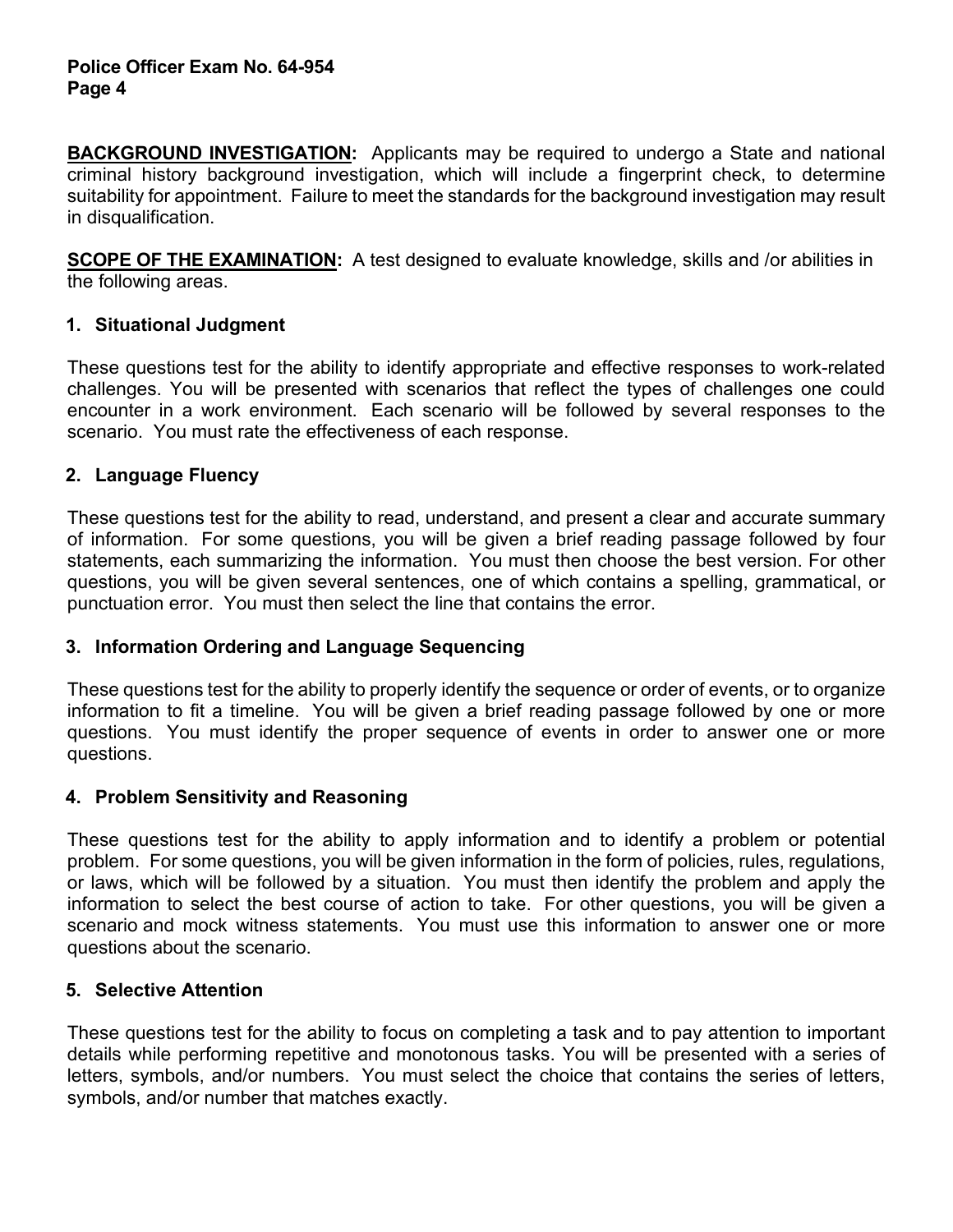#### **Police Officer Exam No. 64-954 Page 5**

## **6. Visualization**

These questions test for the ability to imagine how something will look when it is moved around or when its parts are changed, moved, or rearranged. You will be presented with an image of a face followed by four images of faces. Each face is disguised or altered in some way. Three of the images have a difference in facial structure or facial features. You must select the choice that contains the image with the identical facial structure and facial features.

## **7. Spatial Orientation**

These questions test for the ability to understand how to navigate within spaces or how to get from one point to another. You will be provided with a map followed by one or more questions. You must imagine yourself at a certain location and orient yourself to the direction in which you would move to get to another location by the shortest (least distance) route.

A Guide for the Written Test for **Entry-Level Law Enforcement** is available at the New York State website: [https://www.cs.ny.gov/testing/testguides.cfm.](https://www.cs.ny.gov/testing/testguides.cfm) Candidates not having access to a computer or the internet may request copy of the test guide from the municipal civil service office conducting this examination using the contact information found elsewhere on this announcement.

**NOTE:** Most Civil Service examinations do not require the use of a quiet, hand-held calculator or slide rule; however, candidates have the option of bringing a battery-operated or solar-powered calculator to the test room unless specifically notified that their use is prohibited. Devices with typewriter keyboards, spell checkers, Personal Digital Assistants, Address Books, Language Translators, Dictionaries, or any similar devices are prohibited. **USE OF CALCULATORS IS PROHIBITED FOR THIS EXAM.** 

# **RELIGIOUS ACCOMMODATION - CANDIDATES WITH DISABILITIES - MILITARY MEMBERS:**

- Applicants whose religious beliefs or military service prevent their taking examinations on the scheduled date and candidates with disabilities who require special accommodations to take the test should indicate the need for special arrangements on their application. Candidates who are called to military service after filing an application should send requests for an alternate test date to the City of Ithaca Human Resources/Civil Service Department before the test date.
- Military Service Members: If you apply for an examination during the filing period but are on active military duty on the date the examination is scheduled, you may request a military makeup examination. Contact the City of Ithaca Human Resources/Civil Service Department for more information. If you are on active duty or discharged after the filing period has begun, you may apply for the examination up to ten days before the test date.

**SECTION 23.2 STATEMENT:** This examination will be prepared and rated in accordance with Section 23(2) of the Civil Service Law. The provisions of New York State Civil Service Law, Rules and Regulations dealing with the preparation and rating of examinations will apply to this examination.

**TIME AND PLACE OF THE EXAMINATION:** Approved candidates will be notified by mail regarding the time and place of the examination. If notice of approval or disapproval is not received three (3) days prior to the exam date, please call the City of Ithaca Human Resources/Civil Service Department at (607) 274-6539.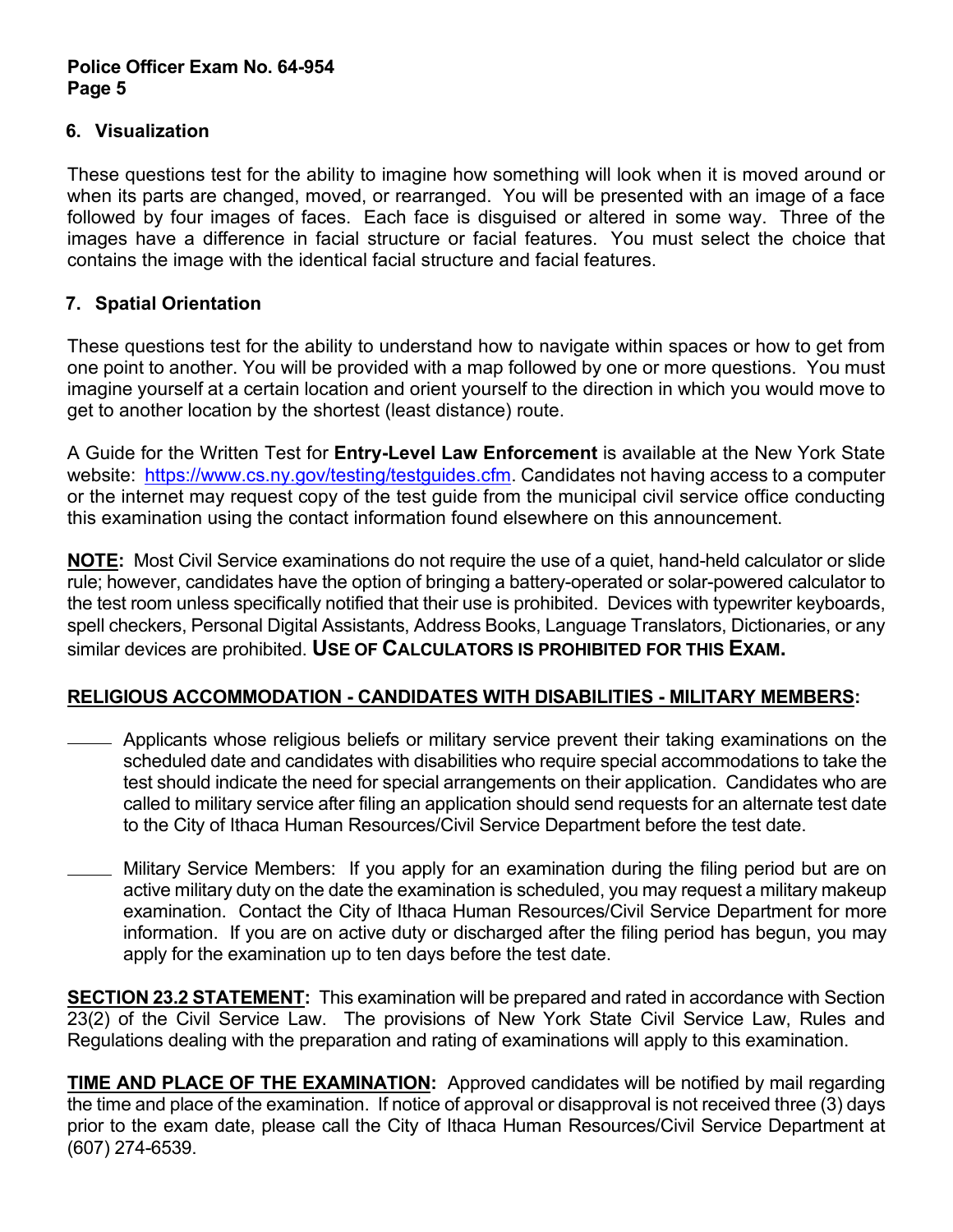**MULTIPLE EXAMINATIONS SCHEDULED FOR THE SAME DAY:** If you have applied to take a written test announced by either one or several local jurisdictions (county, town, city) scheduled to be held on the same test date as this written test, you must notify each of the local jurisdictions no later than two weeks before the test date, so they can make arrangements for taking all tests at one test site. All examinations for positions in State government will be held at a State examination center.

**VETERANS CREDIT:** Veterans or disabled veterans who are eligible for additional credit must submit an application for veterans credit with their application for examination or at any time between the dates of their application for examination and the date of the establishment of the resulting eligible list. Applications for veterans credit are available from this office. Veterans credits can only be added to a passing score on the examination.

Effective January 1, 1998, the State Constitution was amended to permit a candidate currently in the armed forces to apply for and be conditionally granted veterans credit in examinations. Any candidate who applies for such credit must provide proof of military status to receive the conditional credit. No credit may be granted after the establishment of the list. It is the responsibility of the candidate to provide appropriate documentary proof indicating that the service was in time of war, as defined in Section 85 of Civil Service Law, and that the candidate received an honorable discharge or was released under honorable conditions in order to be certified at a score including veterans credits.

**ADDITIONAL CREDIT FOR CHILDREN OF FIREFIGHTERS AND POLICE OFFICERS KILLED IN THE LINE OF DUTY:** In conformance with section 85-a of the Civil Service Law, children of firefighters and police officers killed in the line of duty shall be entitled to receive an additional ten points in a competitive examination for original appointment in the same municipality in which his or her parent has served. If you are qualified to participate in this examination and are a child of a firefighter or police officer killed in the line of duty in this municipality, please inform this office of this matter when you submit your application for examination. A candidate claiming such credit has a minimum of two months from the application deadline to provide the necessary documentation to verify additional credit eligibility. However, no credit may be added after the eligible list has been established.

# **GENERAL INSTRUCTIONS AND INFORMATION**

- 1. Falsification of any part of your employment application will result in disqualification.
- 2. Applicants must answer every question on the application and make sure that the application is complete in all respects. Incomplete applications will be disapproved.
- 3. Candidates who wish to take more than one examination must submit an application for each examination. If you are cross-filing for another examination to be held on the same date, please indicate this on the application and specify the examination title and number, and the jurisdiction offering the other examination.